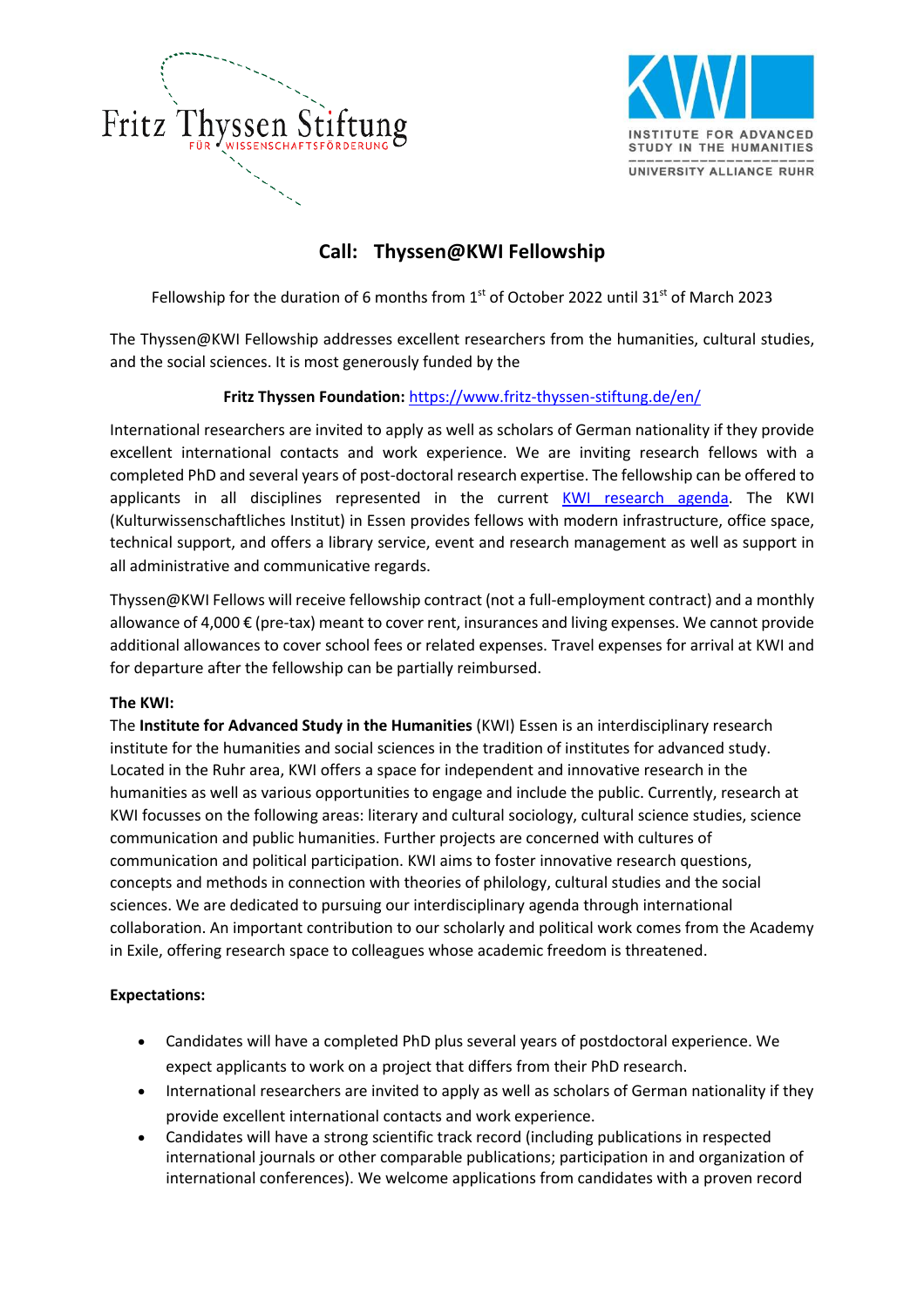of third-party funding and/or with experience in science communication and/or public humanities.

- The fellowship should be dedicated to research linked to one or more of KWI's focus areas and consistent with its interdisciplinary agenda. Various project formats are possible: You might devote your time in Essen to finishing a book or a special issue, finalizing a research proposal or setting up a research group. We also welcome plans to establish or substantiate collaborations with the universities of the Ruhr Alliance.
- We expect the Thyssen@KWI Fellow to be present at the institute at least 4 days a week. The fellow will be expected to participate in entry and exit interviews.
- The Thyssen@KWI Fellow is requested to actively take part in the ColloKWIum, lectures, conferences, reading groups and other academic events at KWI. Moreover, we expect the fellow to contribute to the KWI Blog.
- The Thyssen@KWI Fellow is invited to actively take part in academic events at the KWI and will have the opportunity to design outstanding discussion formats with prominent researchers.
- The Thyssen@KWI Fellow is not expected to teach, but always welcome to inspire our teaching laboratory with new ideas or participate in lecture series and seminars at surrounding universities.
- Publications deriving from the time of residence should mention the KWI and the Fritz Thyssen Foundation.
- Knowledge of German is not required since the Fellowship Programme relies on a strong command of English.
- We expect successful applicants to begin their fellowship on the announced starting date (1) October). Apart from changes resulting from the Covid-19 pandemic, we cannot accommodate any postponements.

#### **Academic landscape:**

Located at KWI, fellows will have the opportunity to liaise with researchers in a rich and diversified academic landscape: The **University Alliance Ruhr** (UA Ruhr), the KWI's umbrella structure, strategically links the universities of Duisburg-Essen, Bochum and Dortmund. Nearby, the universities of Duesseldorf, Cologne, Muenster and Bielefeld as well as the renowned Folkwang University of the Arts in Essen offer further possibilities for collaboration and exchange. Fellows might also profit from cross-border programmes and initiatives engendered by the close proximity of Belgium and the Netherlands to North Rhine-Westphalia. For details on 14 collaborative research centres and 13 graduate training groups within the UA Ruhr, see here: www.uaruhr.de/index.html.en.

#### **The Ruhr area:**

The cities of Duisburg and Essen are situated right in the middle of the Ruhr area. With more than five million inhabitants and an area of about 4,435 square kilometres, the Ruhr area is one of the largest metropolitan areas in Germany and the fifth largest in Europe. The region's cultural appeal and diverse urban landscape were recognised by the European Union in 2010, when the Ruhr metropolitan area, spearheaded by Essen, was honoured as "European Capital of Culture". After the transformation of traditional industries, great effort has gone into making the Ruhr area greener again. By now, this region in the West of Germany has developed into a cultural hub with manifold outdoor possibilities. The cities of Cologne and Duesseldorf can be reached easily, and the Netherlands and Belgium offer day-trip destinations.